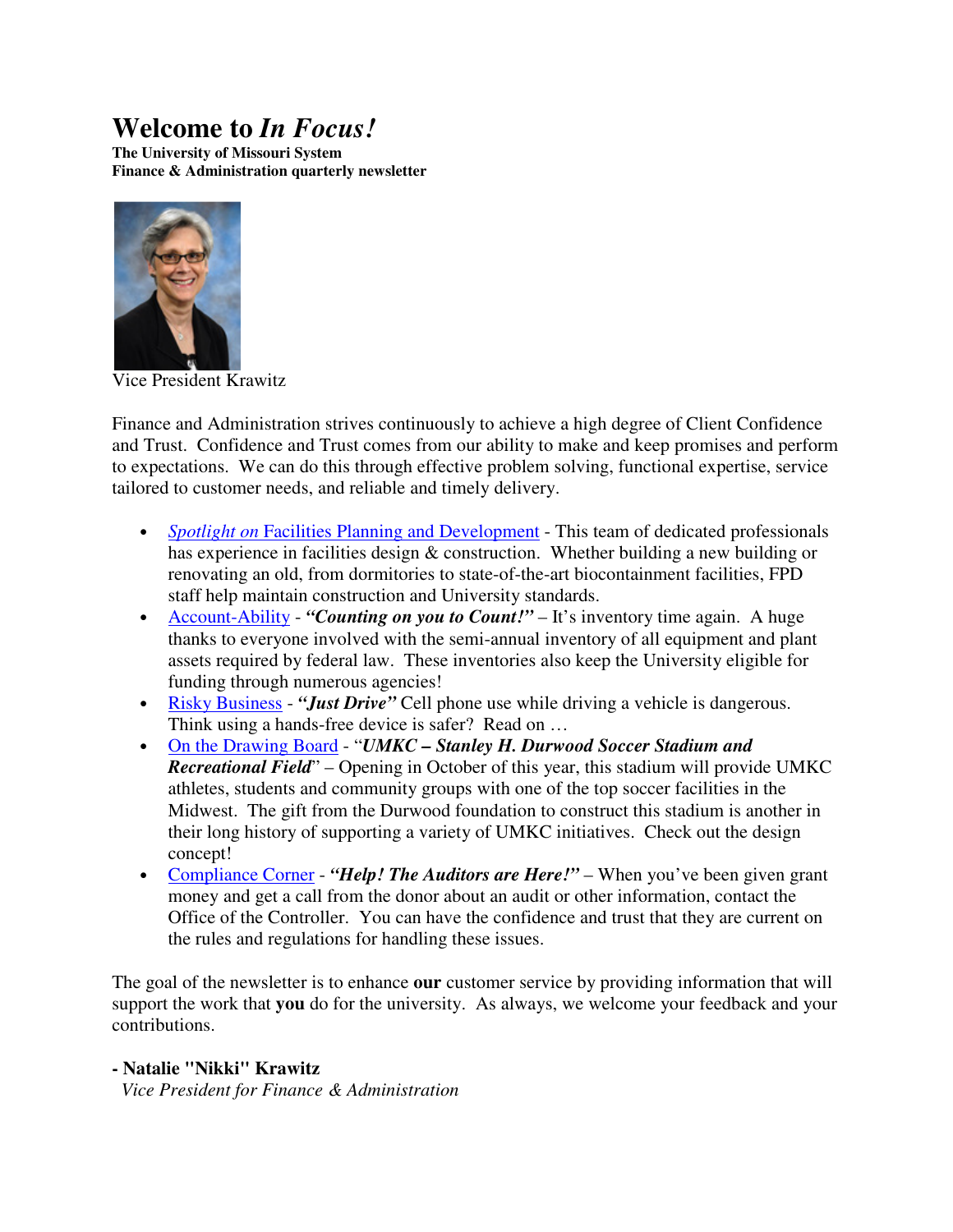



**Facilities Planning and Development** 

Facilities Planning & Development (FPD) is a team of dedicated professionals with experience in facilities design & construction as well as other facets of facilities management.

Our mission is to support the University of Missouri faculty and staff throughout the system in planning and designing the capital investments needed to fulfill the University's mission.

FPD works with the campuses to foster a clear vision of the University's physical environment and to provide advice on optimizing the cost of ownership to the university facilities. Our staff works with the campuses to create and continually improve design and construction standards aimed at keeping ownership costs (maintenance, operations, and energy costs) to an acceptable level while providing high quality outcomes.

FPD has a team of experienced architects and engineers who are primarily engaged in projects that plan, expand, and preserve University physical assets. We either lead design teams to satisfy program requirements, strengthen the University's physical environment and obtain maximum value for each University construction dollar, or we serve on the executive committee for those projects. The early stages of a project are where we can have the greatest opportunity to have a positive impact on the overall cost, functionality, and value of the project. Once field work has begun, it is exponentially more expensive to make changes to a project. This is why our staff focuses on the project planning stages rather than the construction phase. The projects we have worked on vary widely and include research & academic buildings, athletic facilities, energy performance contracts, utilities, student housing & dining facilities, campus master plans, and capital needs forecasting. Campus staff members often consult with FPD staff for assistance in resolving technical and even maintenance problems on complex systems.

As the University code authority, FPD interprets the University's building code and develops policies and practices to ensure that it is followed. This is an important task affecting the safety of the people on our campuses and the preservation of our property. We also enforce the Curator's policies on Prevailing Wage payment for construction work to verify that workers on our projects are paid appropriately and in a timely manner, and by requiring corrective action if necessary.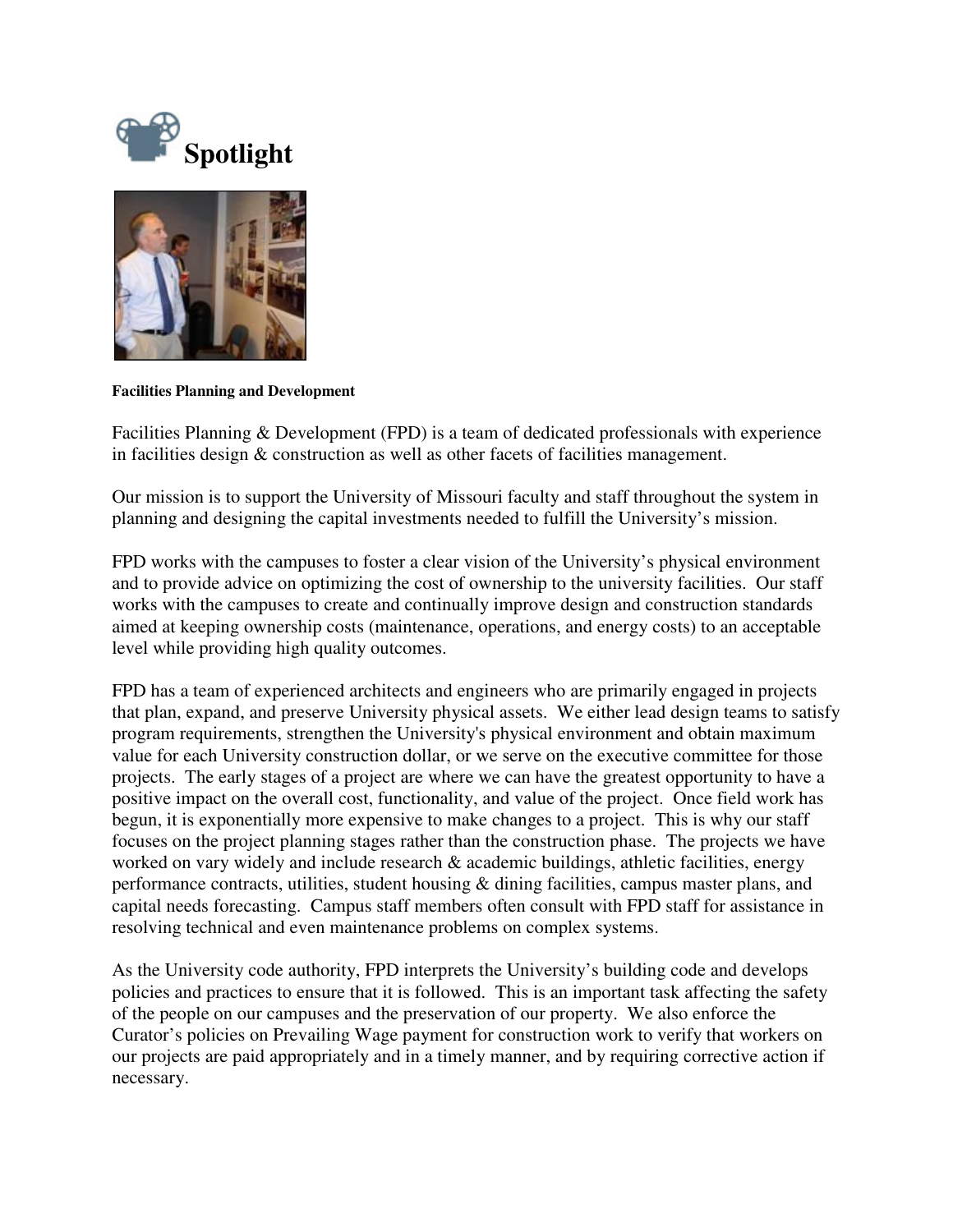FPD develops guidelines and issues reports on the annual University Capital Report and the State Capital Appropriations Request, the Maintenance & Repair Report, the Facilities Space Inventory Report, the Design & Construction M/WBE report and the Facilities Annual Report. The capital reports and requests are based on campus plans and are done in concert with campus administrators. We also serve as the facilities information source for UM system and external agencies, and provide interpretive analysis of data.

Being involved in so many different areas enables FPD to foster collaboration, education, and innovation on facilities issues with and between the campuses. In recent years, we have lead the increased use of Job Order Contracting, Design-Build, and Construction Manager forms of contracting to deliver projects more quickly while maintaining the best value to the university. We have also facilitated improvements in the auditing and reporting of the facilities operations which the University needs to improve its resource allocation decisions. In the future, we anticipate new challenges in the areas of energy consumption reduction, deferred facilities maintenance and renewal, building asset renewal preservation, recycled building products, and fast track stimulus projects.



### *Featuring Challenging and Inspiring Thoughts*

"If you once forfeit the confidence of your fellow citizens, you can never regain their respect and esteem. It is true that you may fool all of the people some of the time; you can even fool some of the people all of the time; but you can't fool all of the people all of the time."

## *Abraham Lincoln*



*Counting on you to Count!*

Twice a year the University is required to complete a physical inventory of all equipment and other plant assets. Each fiscal office will receive the inventory reports in early April. The completion and return of this report by the deadline is crucial to meeting the University's federal compliance and external reporting requirements. For details see the Business Policy Manual BPM-407.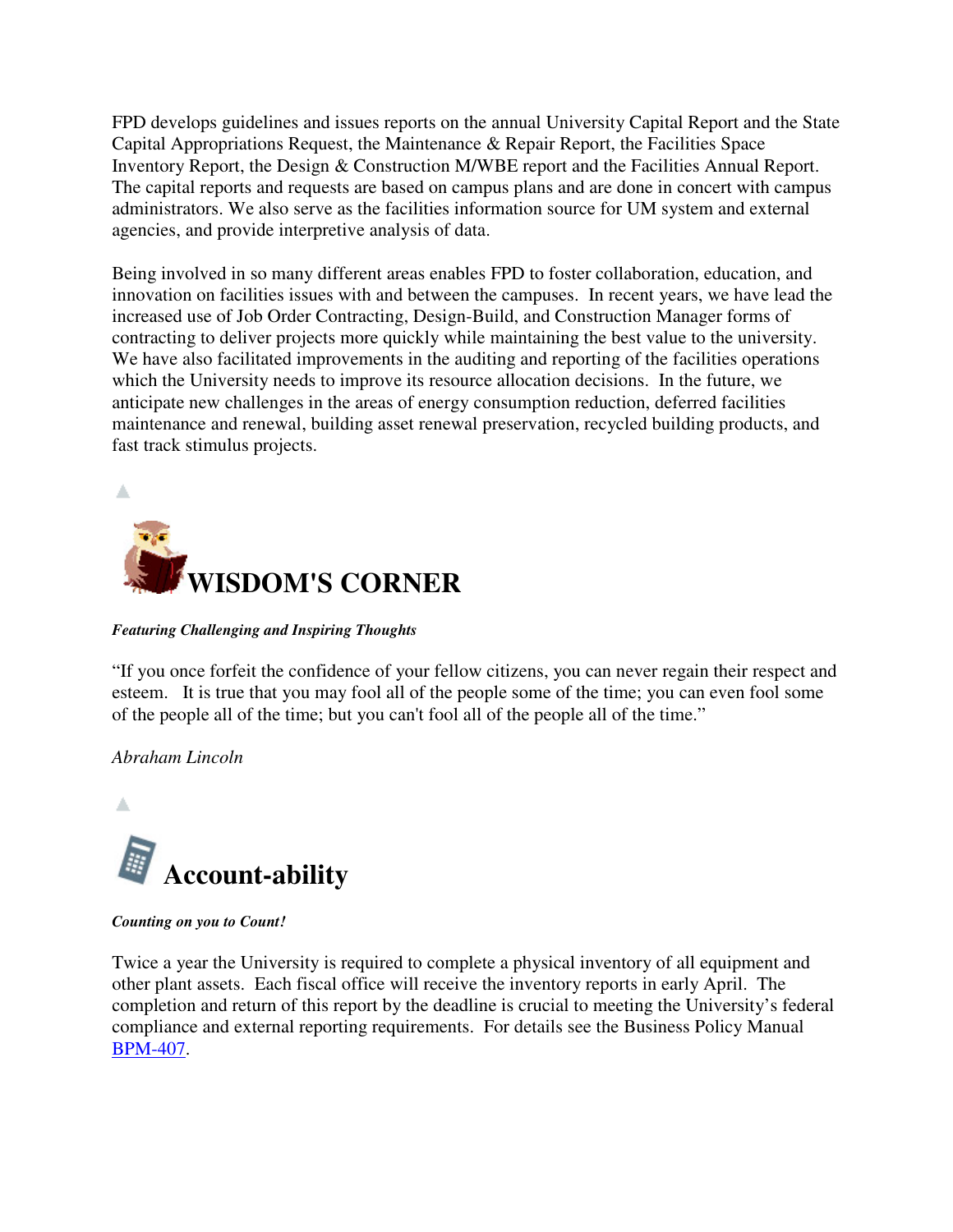

When you conduct University business on the phone while behind the wheel, you may put yourself and the University at risk. There were more than 262 million wireless cell phone subscribers, representing 84 percent of the US population, as of June 2008, according to the Cellular Telecommunications and Internet Association. Cell phone use while driving results in an estimated 2,600 deaths, 1.5 million accidents, and 330,000 injuries annually, according to Harvard University's Center for Risk Analysis.

Several research studies have been conducted to understand the effects of cell phone use on driver safety. Drivers using phones are four times more likely to get into crashes serious enough to injure themselves. Such research has shown that cell phone use affects drivers in the following ways:

- Delays reaction time
- Impairs stopping decisions
- Reduces lane control
- Lessens the amount of time spent examining instruments and mirrors

A handful of states have made hand-held cell phone use illegal while operating a motor vehicle. Plug into a headset or hands-free device and then you're safe, or so seems the message. But a growing stable of studies suggests that drivers engaged in complex conversations, hands-free or otherwise, are a leading roadway danger. Hands-free cell phone use is not a good alternative. Research has shown no significant difference between handheld and hands-free cell phone use on driver performance because the situation has been complicated by introducing conversation, a distraction to decision making. While there are other distractions such as adjusting mirrors, fumbling through the glove compartment, eating and drinking, conversation can monopolize the driver's thoughts and emotions.

University policy strongly discourages use of a cell phone while driving; pull over and stop your vehicle – ensuring that you are in a safe place before using your cell phone. However, if you absolutely have to use your cell phone while on the road, keep these safety tips in mind:

• Let someone else drive while you make or receive calls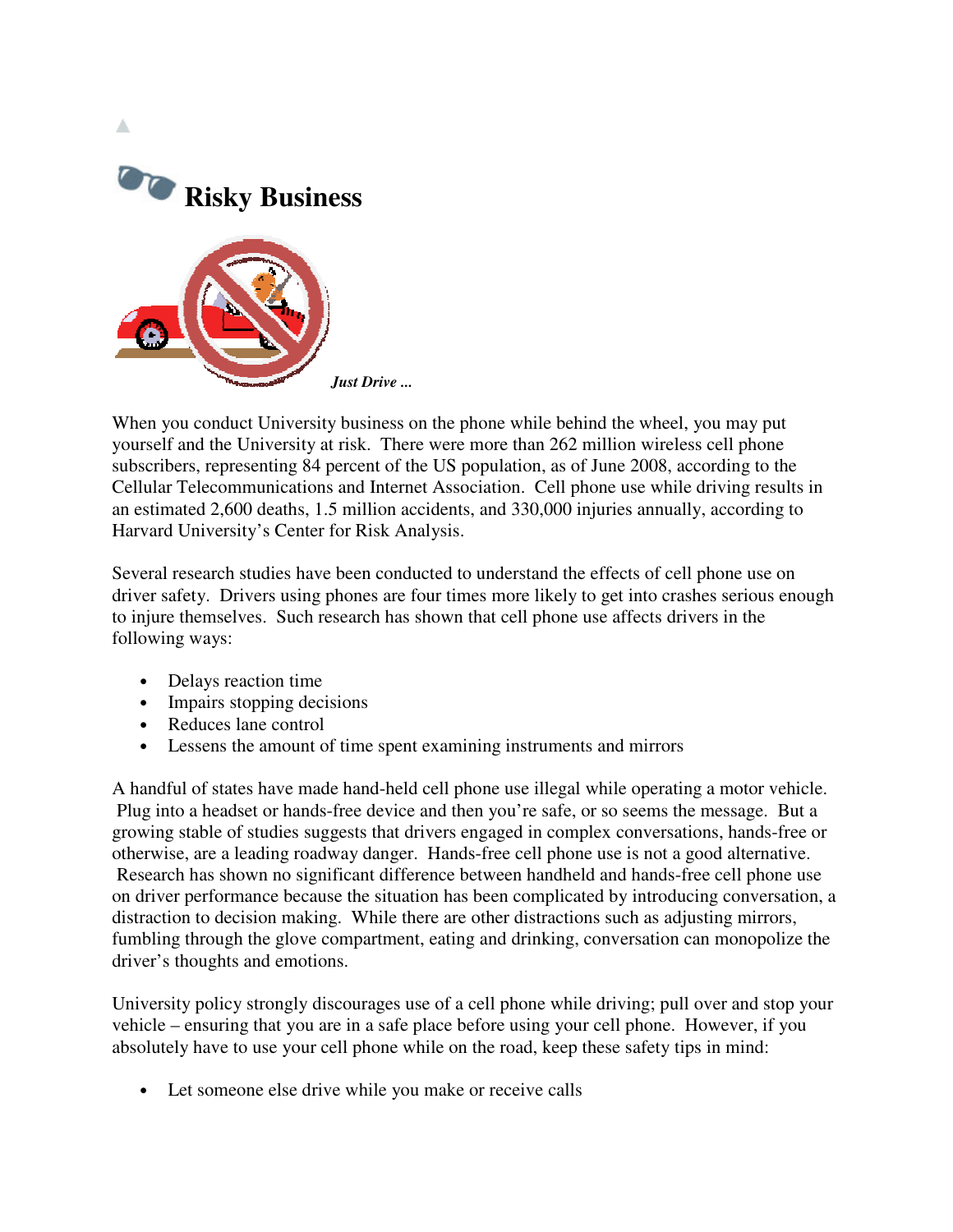- Let your passenger handle phone calls
- Use message taking services or integrated answering systems and call back later

When you're behind the wheel on University business, around town or on the highway, please reduce the risk by remembering to operate the vehicle with in posted speed limits, wear seat belts, obey traffic laws and regulations and hang up the cell phone.

Drive safely!

Δ



**Current University Projects in Design** 

## **UMKC – Stanley H. Durwood Soccer Stadium and Recreational Field**

The University of Missouri-Kansas City Stanley H. Durwood Soccer Stadium and Recreational Field will open in October 2009 and provide a new 850 seat grandstand, press box, team support building and synthetic recreational field.



This project will provide a multipurpose facility that enhances campus life through increased opportunities for student recreation and intramural use, offer a high quality fan experience at intercollegiate sports events and other campus/community special events, and increase competitive opportunities for the University's intercollegiate soccer and track programs.

The new stadium is at the northeast corner of Cherry Street and University Way/51st Street, across from the New Student Union and west of Swinney Recreation Center at the location of the existing Soccer Field. The exterior design of the facility uses materials consistent with the existing campus architectural character with the primary materials being brick masonry and metal panels. The major entries to the facility are located toward the south with strong connections to University Way, reinforcing its role as the main pedestrian corridor of the UMKC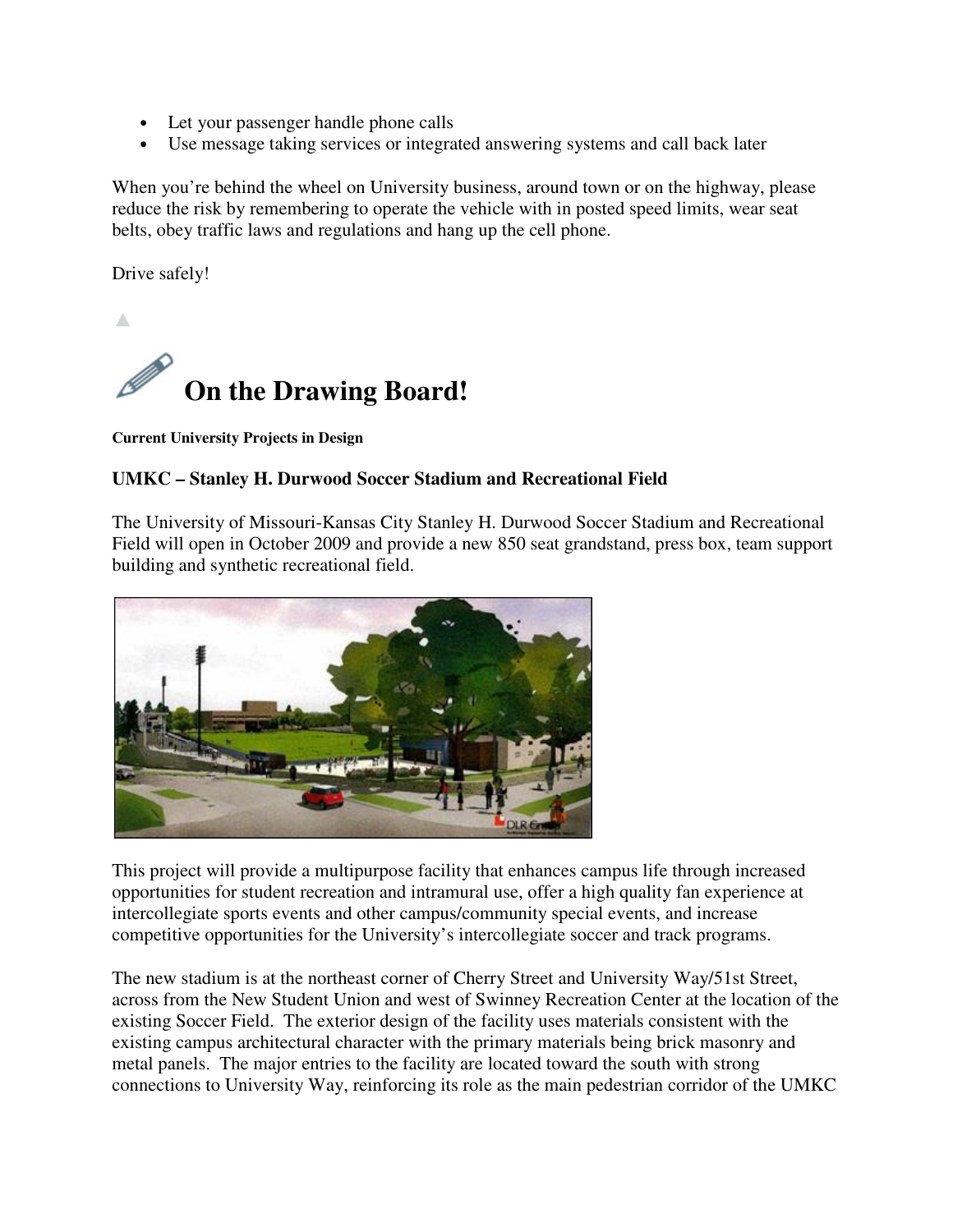Volker Campus. The entry plaza can be used during the day as outdoor campus space by students and as a gathering space during soccer games and intramural activities.

The project is being delivered using the Design-Build method by The Weitz Company, Overland Park, Kansas. The \$9,000,000 project will be funded by a lead gift from Stanley H. Durwood. Other gifts and faculty/staff/student recreation fees will also finance the project. Larry Madore, UM FPD, and Greg Silkman, UMKC Manager Planning & Construction served as project managers.



For Sponsored Awards, it is not uncommon for the University to be contacted by sponsors to inquire about or to initiate a desk review or audit of an award (sponsors include both federal and state agencies, as well as private industry and foundations).

Although many inquiries begin with the Sponsored Programs Offices or the Controller's Office, in some cases, the department or Principal Investigator is notified directly. If this occurs, immediately notify your campus Sponsored Programs Office and Joe Sanning (sanningj@umsystem.edu) in the Controller's Office.

The role of the Controller's Office is to coordinate the inquiry or audit and serve as the liaison between the sponsor and the University unit. Our responsibilities include:

- Determine the nature of the inquiry from the sponsor
- Confirm the scope of the audit
- Provide proper information and communication to the sponsor
- Resolve any concerns or issues of the sponsor
- Negotiate repayments or settlements, if applicable

The campus Sponsored Programs Office and the Controller's Office will work with your unit every step of the way throughout the entire process. The University's goal is to minimize unnecessary risks, ensure continued support for sponsored efforts, and minimize disruption to daily operations.

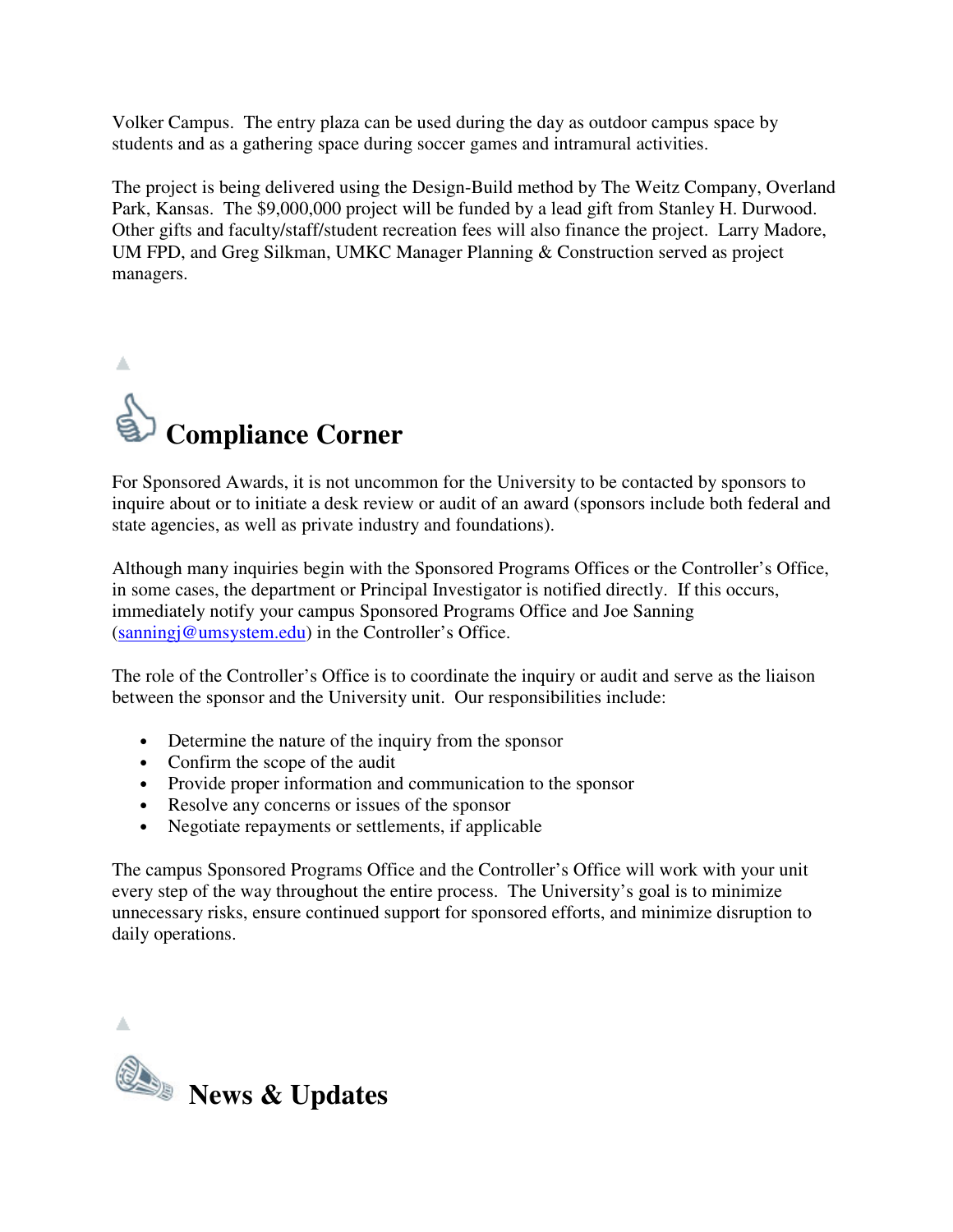# **Procurement Services**

## *Enterprise Rent-a-Car – NEW CONTRACT!*

A new contract with Enterprise Rent-a-Car has been signed! The new agreement brings additional value to University employees needing to rent vehicles for local travel. Examples of this value are lower rates, drop off service and the ability to return the vehicle without filling the tank. When you return the vehicle with less than a full tank, Enterprise will fill it and charge you current pump prices by adding it to the bill – which means no more Travel Vouchers for just the purchase of gasoline!

In addition to the extra value for local rentals, Enterprise will also provide a custom web-page loaded with our University Rates for booking rentals, and a very useful tool called "Trip Optimizer" for calculating the cost difference between mileage reimbursement and rental costs. This will allow departments to choose the lowest cost alternative. This website is coming soon – stay tuned for information on the link.

This new contract also covers rentals nation-wide through Enterprise and their National Car Rental companies. With Enterprise, the daily rate is the same as local anywhere in the United States and Canada (there are some additional local charges in select locations). National even offers the custom service of on-site airport rental companies including free membership to Emerald Club – which allows you to bypass the counter and pick your own car. These benefits are still available to University employees traveling on personal business.

To use the services of this new contract, either call your local branch or book on-line using the University Code (XZ51005) and PIN number (UNI). At this time, you will have to use a credit card at the time of rental, but Procurement is working on alternate billing solutions. **Stay tuned as the details of the implementation plan become finalized!**



A preferred airline agreement between the University and American Airlines has been signed! Discounts run from 2% - 9% depending on the class of ticket booked.

To access the discounts airline bookings must be made through Great Southern Travel by calling them at (800) 749-7116. Stay tuned for on-line booking options!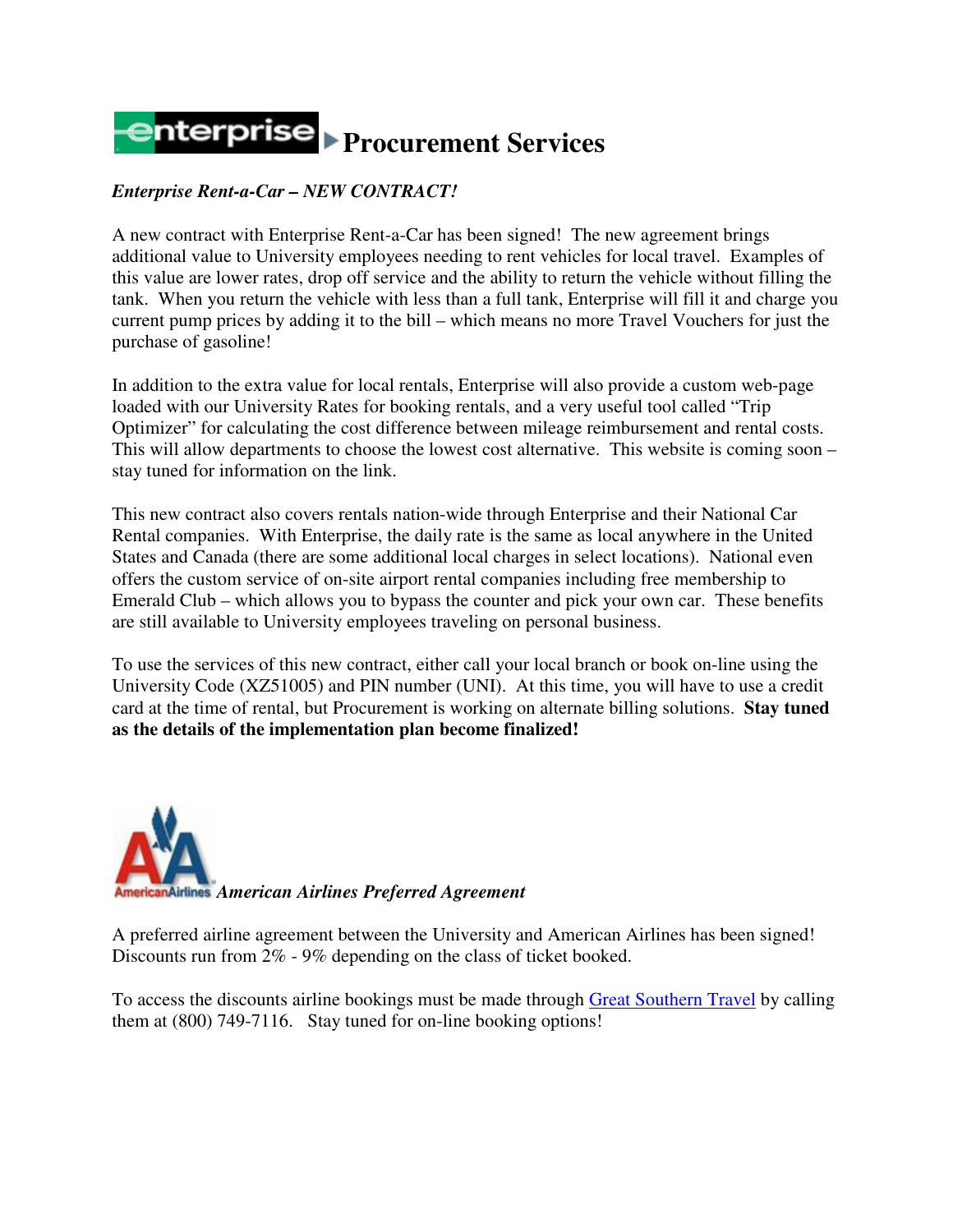

*Northwest Airlines Preferred Agreement*

A preferred airline agreement between the Northwest Airlines and the University has been signed. Discounts run from  $1\% - 6\%$  depending on the class of ticket booked.

To access the discounts airline bookings must be made through Great Southern Travel at (800) 749-7116. On-line booking options coming soon!



## **Records Management**

**Disaster Plans – Are you Prepared?** 

With spring comes the threat of severe weather –lightening, heavy rain, flooding, hail, tornadoes, and more. All of these events can cause a disaster, including the loss of records. In 1998, Records Management experienced such a disaster and learned first-hand the benefits of having a disaster plan in place.

### *Is you department prepared – do you have a records disaster plan?*

Records Management had a Disaster Plan when that tornado hit their facility, ripping out the walls, roof, and scattering equipment. Their ability to get back into business within 3 days was due to the forethought and planning for such an event. The call-down list brought staff to the site quickly, and after the building was declared safe, the team began documenting the damage, clearing rubble, and securing records and computer systems. All the supplies that had been stocked for such a disaster (large and medium tarps, flashlights, batteries, mops, etc.) were put to use during the pack-out stage of response. Upper management was able to make all the arrangements for activation of insurance and professional records recovery based on the Plan's detailed information.

Since then, Records Management analyst Willie Jones has been integral in assisting departments with their individualized records Disaster Planning. His article "Trial by Tornado" on the importance of having a disaster recovery plan featured in **ARMA** International's InfoPro magazine was recently reprinted by Redmond Worldwide, Inc, an international risk consulting firm specializing in business continuity planning, emergency management, disaster and crisis management.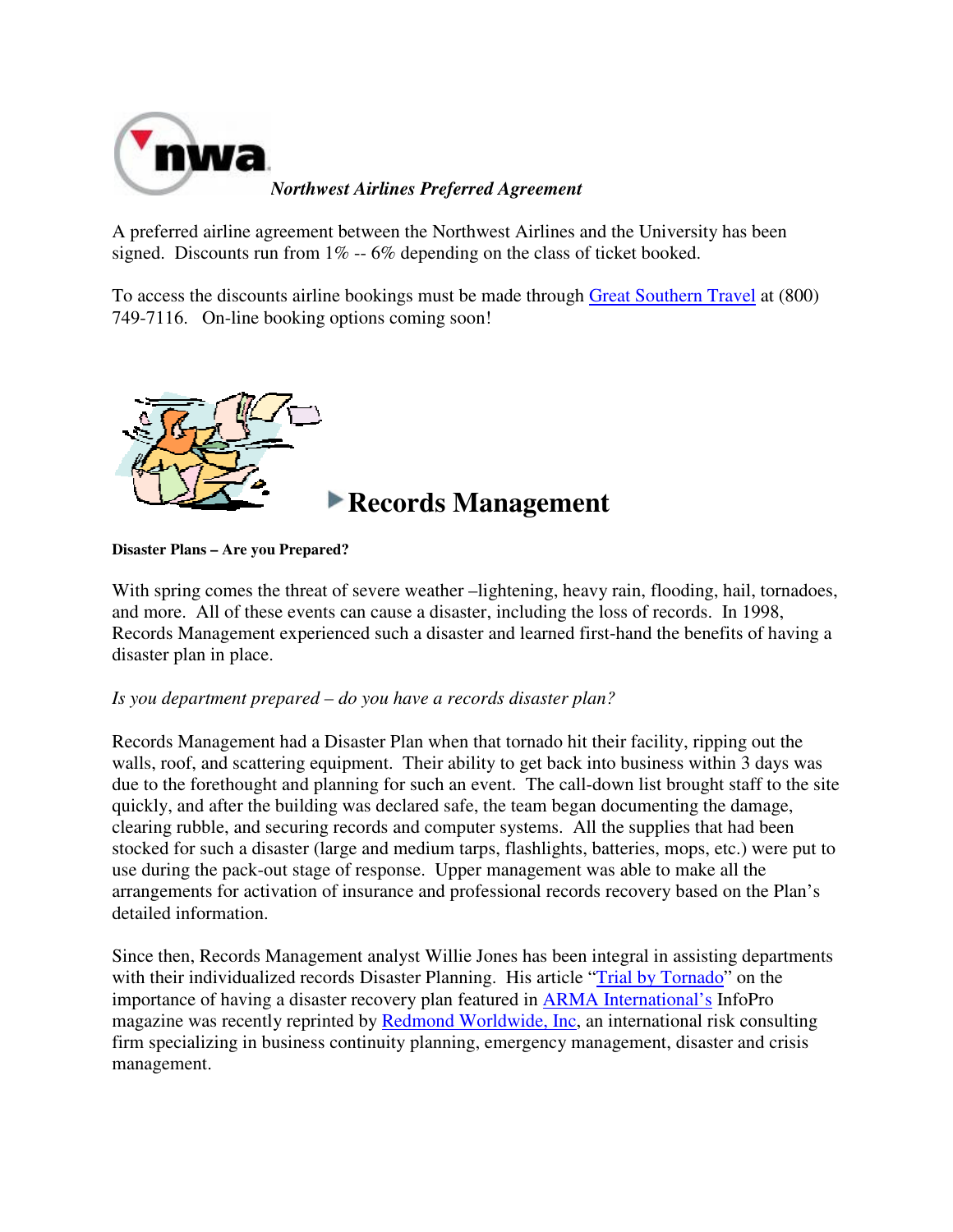For more information on disaster planning or writing a plan for you department, check out the Records Management Disaster Prevention/Recovery website or contact Willie Jones at Records Management at (573) 882-5955 / JonesW@umsystem.edu.

# **Focus On: Answer**

**UMSL Richard D. Schwartz Observatory** 



Used throughout the year by UMSL students and faculty, this observatory houses a 14" Celestron telescope which is the largest aperture one-man transportable telescope made. Because of the tremendous aperture and superb optics, there is a thrilling "no imagination necessary" deep-sky observing of diffuse and planetary nebulae, open and globular star clusters, galaxies and binary stars.



This year is the International Year of Astronomy as it marks the 400th anniversary of the first astronomical observation through a telescope by Galileo Galilei. This is a global celebration of astronomy and its contributions to society and culture, with a strong emphasis on education, public engagement and the involvement of young people. As one of the oldest fundamental sciences, Astronomy continues to make a profound impact on our culture. During April 2-5, the Schwartz Observatory participated in the "100 Hours of Astronomy – An Event 400 Years in the Making". This was a worldwide Astronomy marathon to have as many people as possible look through a telescope as Galileo did for the first time 400 years ago. This timing coincided with the moon going from 1st quarter to gibbous – good phases for early evening observing. Saturn was also a highlight of early evening observing events.